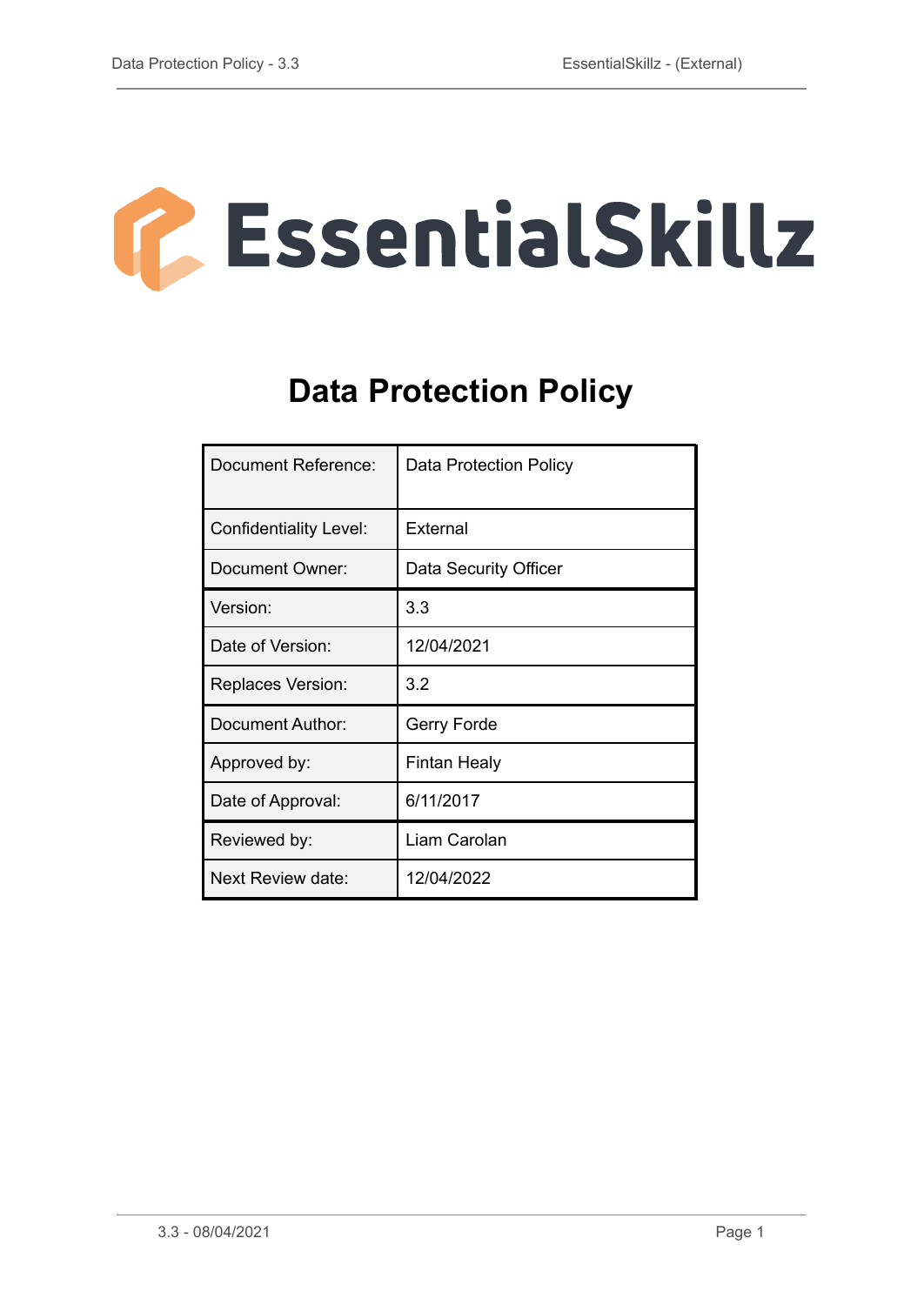## Revision History

| Version | Date       | Revision<br>Author | <b>Summary of Changes</b>               |
|---------|------------|--------------------|-----------------------------------------|
| 3.2     | 6/11/2017  | Gerry Forde        | Created revised draft                   |
| 3.3     | 08/04/2021 | Liam Carolan       | New template, some tidying, added links |

### **Distribution**

| Location/Holders                  | Updated/Notified by   |
|-----------------------------------|-----------------------|
| <b>WorkWize Training Library</b>  | Data Security Officer |
| WorkWize Compliance Code          | Data Security Officer |
| <b>Security Folder</b>            | Data Security Officer |
| Information Security Project Page | Data Security Officer |

## Approval

| Name: | <b>Fintan Healy</b>            |
|-------|--------------------------------|
| Role: | <b>Chief Operating Officer</b> |
| Date: | 6/11/2017                      |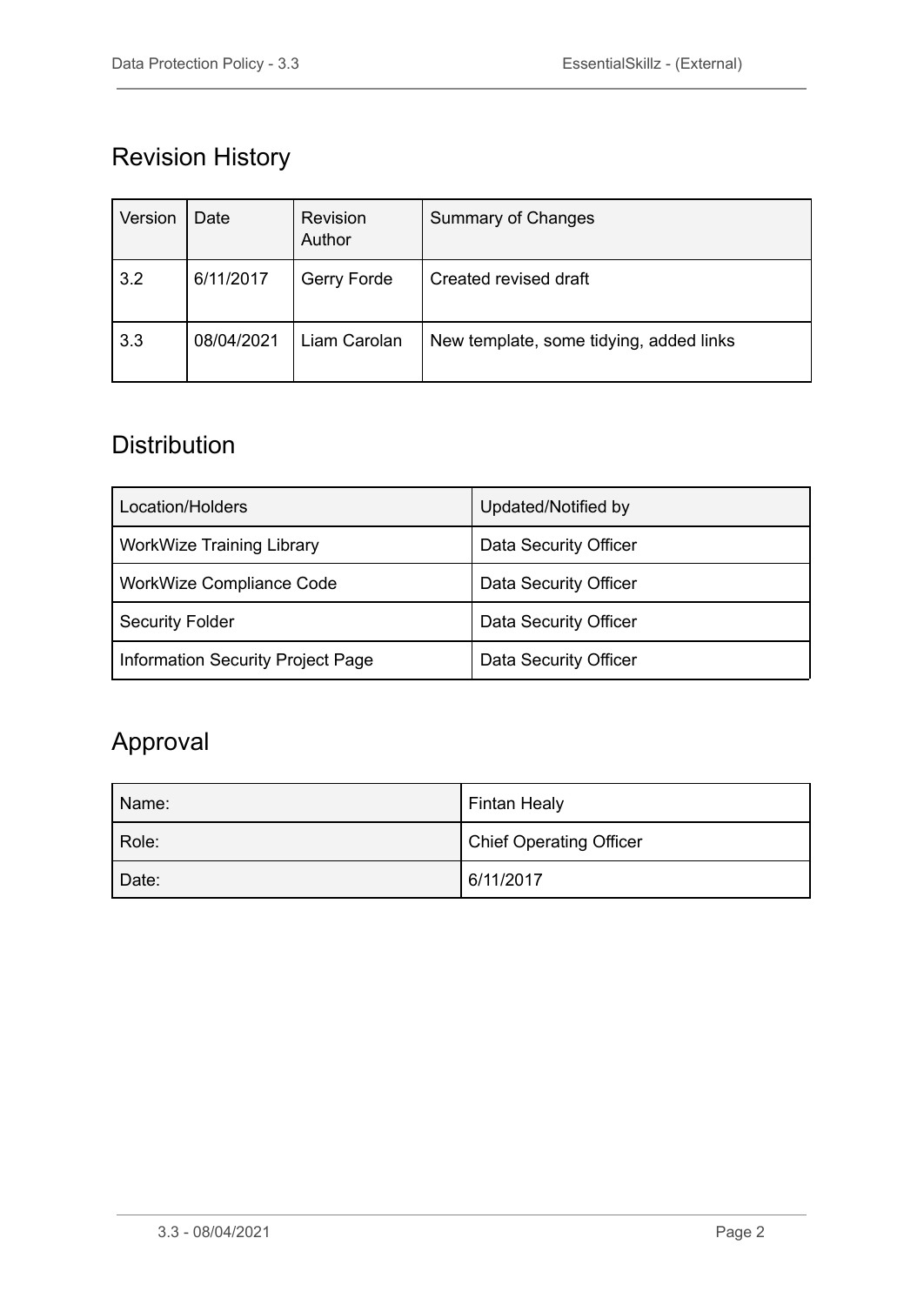# Table of Contents

| 1.0 Introduction               | $\overline{4}$ |
|--------------------------------|----------------|
| 2.0 Data Protection Principles | $\overline{4}$ |
| 3.0 Accountability             | 5              |
| 4.0 Education and awareness    | 5              |
| 5.0 Commitments                | 5              |
| 6.0 Data Processing            | 7              |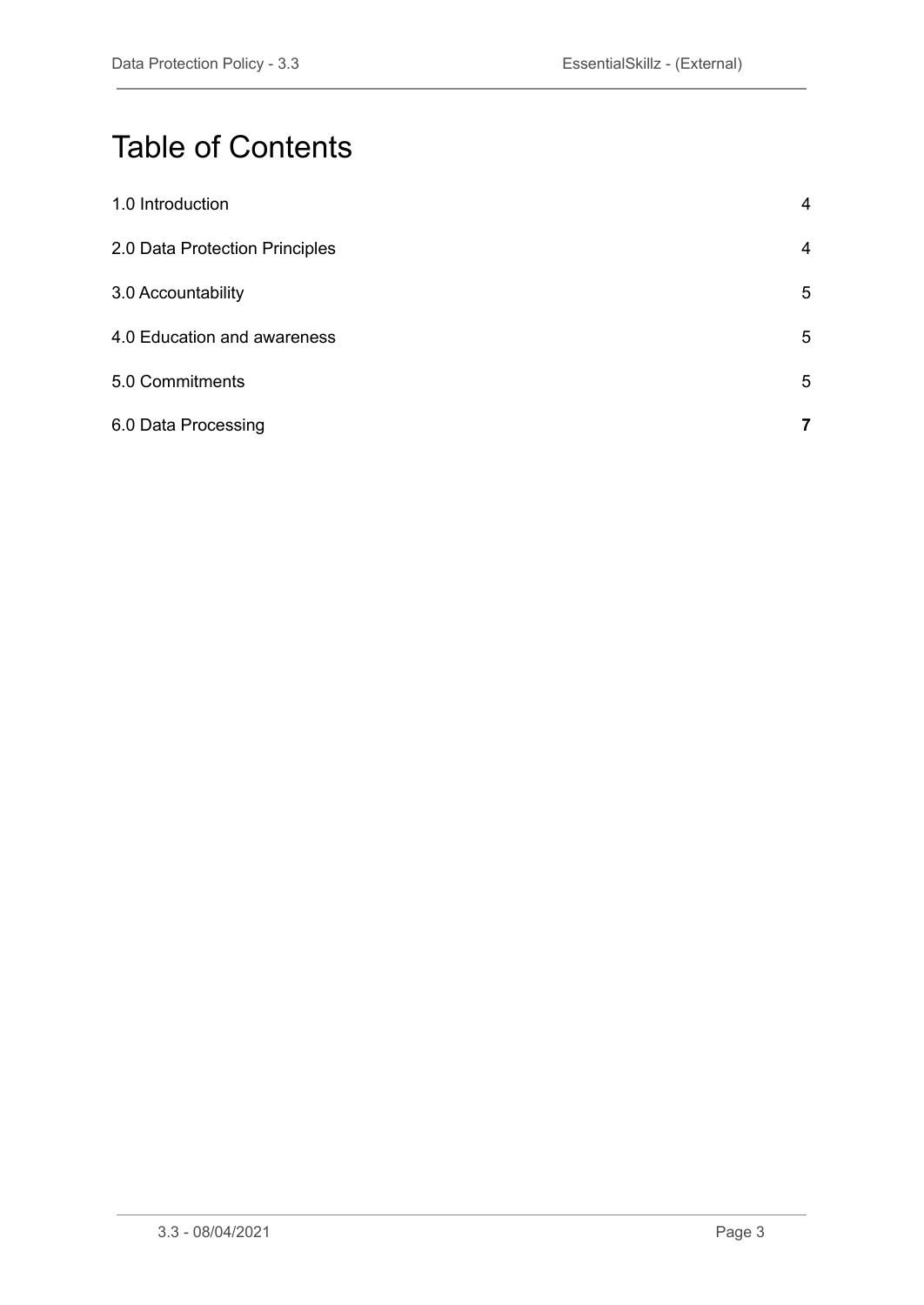## <span id="page-3-0"></span>1.0 Introduction

EssentialSkillz is committed to best practice, and all activities are carried out in line with relevant Irish, UK, and EU legislation. EssentialSkillz aims to be compliant with all applicable data protection legislation. In Ireland the key legislation is General Data [Protection](https://www.dataprotection.ie/en/who-we-are/data-protection-legislation) [Regulation](https://www.dataprotection.ie/en/who-we-are/data-protection-legislation) (GDPR) and Data Protection Act 2018 and in the UK Data [Protection](https://ico.org.uk/for-organisations/guide-to-data-protection/) Act 2018 (DPA 2018), and the UK General Data Protection [Regulation](https://ico.org.uk/for-organisations/guide-to-data-protection/) (UK GDPR).

#### <span id="page-3-1"></span>2.0 Data Protection Principles

EssentialSkillz strives to be compliant with the principles of data protection. See [Data](https://www.dataprotection.ie/en/organisations/data-protection-basics/principles-data-protection) Protection [Commission](https://www.dataprotection.ie/en/organisations/data-protection-basics/principles-data-protection) Ireland and the Information [Commissioner](https://ico.org.uk/for-organisations/guide-to-data-protection/guide-to-the-general-data-protection-regulation-gdpr/principles/#the_principles) Office UK. The Data Protection Principles include:

- Personal data shall be processed fairly and lawfully.
- Personal data shall be obtained for one or more specified and lawful purposes, and shall not be further processed in any manner incompatible with that purpose or those purposes.
- Personal data shall be adequate, relevant and not excessive in relation to the purpose or purposes for which they are processed.
- Personal data shall be accurate and, where necessary, kept up to date.
- Personal data processed for any purpose or purposes shall not be kept for longer than is necessary for that purpose or those purposes.
- Personal data shall be processed in accordance with the rights of data subjects under Irish and UK data protection acts, the EU Data Protection Directive 95/46/EC, and the EU and UK General Data Protection Regulation ("GDPR").
- Appropriate technical and organisational measures shall be taken against unauthorised and unlawful processing of personal data and against accidental loss or destruction of, or damage to, personal data.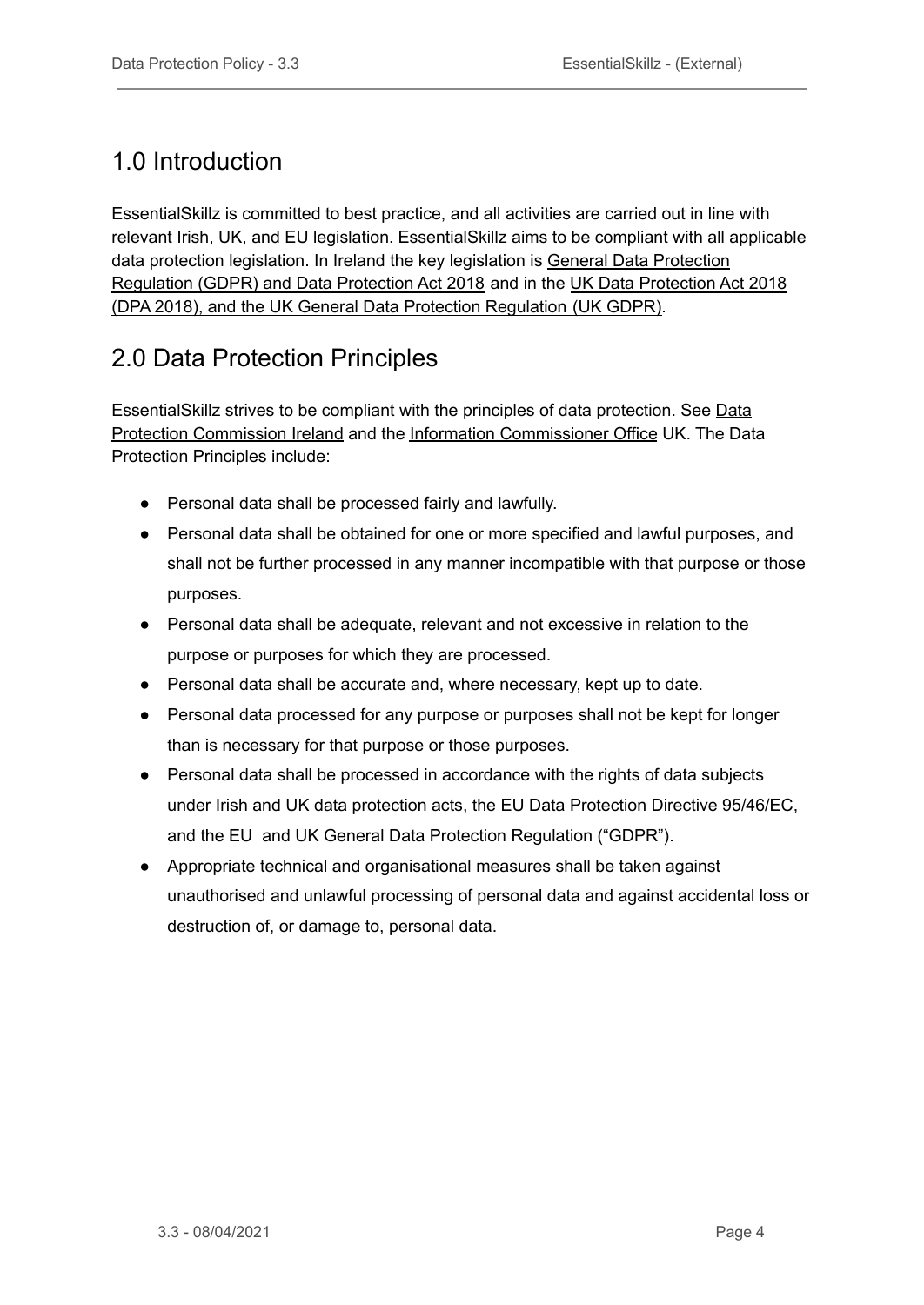### <span id="page-4-0"></span>3.0 Accountability

All staff have a responsibility to adhere to our *Data Protection Policy and related policies*. Not doing so may result in disciplinary action as per the Disciplinary Policy. Senior management and the Data Security Officer have responsibility for developing, implementing and monitoring the data protection policy. This ensures the policy is effectively managed and coordinated.

#### <span id="page-4-1"></span>4.0 Education and awareness

All staff are briefed on their data protection responsibilities upon appointment, with training updates at regular intervals or when required. Specialist training for staff with specific duties, such as marketing, information security and database management, can be provided.

#### <span id="page-4-2"></span>5.0 Commitments

**Obtain and process information fairly:** All data within Workwize has been provided by our client company and/or uploaded by us on their behalf and/or input directly by the client company employees and/or generated by Workwize in the course of tracking online training courses and risk assessments. Users are made aware that the information they are submitting is for the purpose of completing online training courses and risk assessments.

**Keep data for a specified and lawful purpose:** Workwize only records data pertinent to the training and risk assessments undertaken by employees of our client companies. The information is retained to compile a training and risk assessment record for each employee. The need to maintain these records is a legal requirement under current Health and Safety legislation.

**Provide a copy of an individual's personal data on request:** Workwize provides client company employees with instant, real-time access to all personal, training and risk assessment data relating to them.

**Keep data safe and secure:** EssentialSkillz implements and maintains appropriate technical and organisational security measures to protect against Personal Data Breaches and to preserve the security and confidentiality of Personal Data processed by EssentialSkillz on behalf of the Customer in the provision of the services ("Security Measures").

The Security Measures are subject to technical progress and development. EssentialSkillz may update or modify the Security Measures from time to time provided that such updates and modifications do not result in the degradation of the overall security of the Services purchased by the Customer.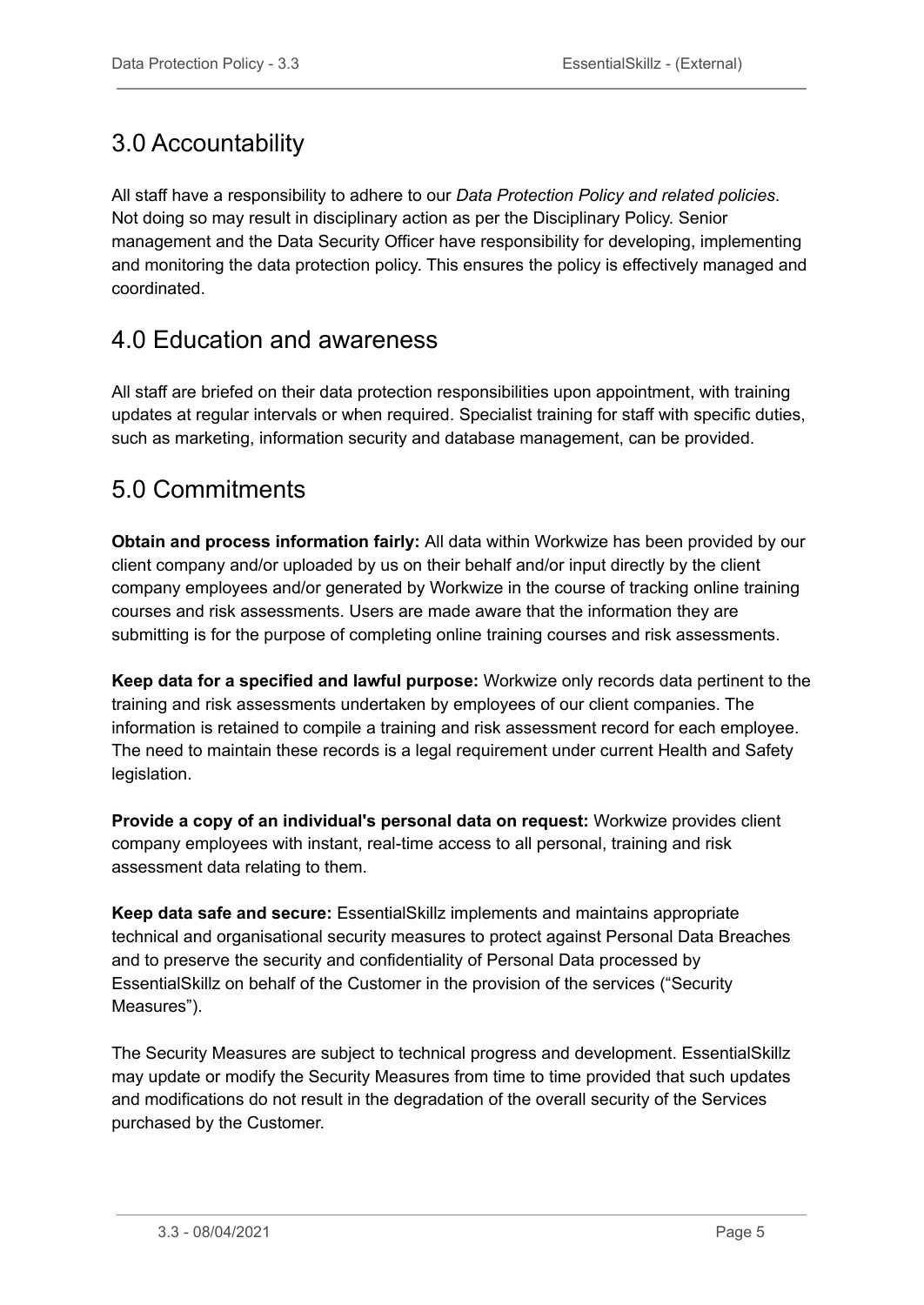**Keep data accurate and up-to-date:** We endeavour to ensure all data is accurate and up-to-date. Workwize provides client company administrators with the opportunity and tools to keep data on individual employees up-to-date.

**Ensure that data is adequate, relevant and not excessive:** Only data that is adequate, relevant and not exceeding the purpose of conducting and recording online training and risk assessments is retained by Workwize.

**Retain data no longer than is necessary for the specified purpose:** Client companies are required by law to retain training and risk assessment records for their employees. Our position on data retention is outlined in our Data [Processing](https://www.essentialskillz.com/docs) Agreement.